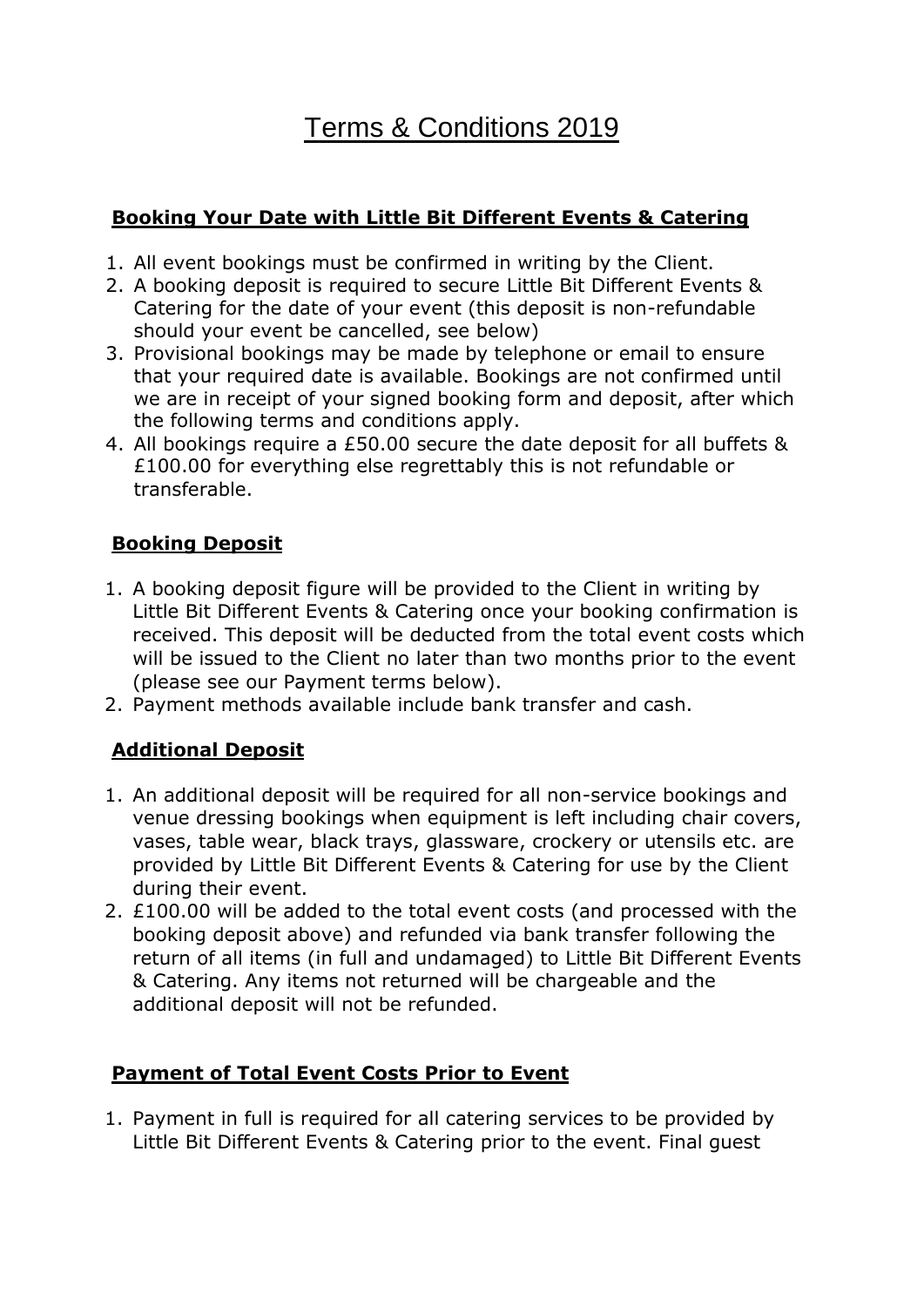numbers must be confirmed to Little Bit Different Events & Catering no later than two months prior to the event.

- 2. The information provided at this point will be used to produce your total event cost invoice, arrange staff and co-ordinate with your venue. Once our invoice is received by the Client payment must be received no later than two months before the event. After final numbers have been provided to Little Bit Different Events & Catering we are happy to accept any increases in requirements however no reduction will be possible.
- 3. Should Little Bit Different Events & Catering be advised of any increases following payment and less than two weeks prior to the event, Little Bit Different Events & Catering reserve the right to accept these and will raise an additional invoice for these guests or extra food needed, payment will then be due for immediate settlement by the Client.
- 4. As cancellation insurance is not available to a catering supplier, the Client is advised to arrange such insurance to recover their losses.

#### **Client's use of Little Bit Different Events & Caterings Property and Clients Personal Property or Gifts**

- 1. The Client agrees to pay for any loss or damage to any equipment, crockery, cutlery or glassware supplied by Little Bit Different Events & Catering for the event, including any issues caused by the Clients guests.
- 2. The use of candles by the Client for centre pieces or decoration where Little Bit Different Events & Catering have supplied table linen is strictly prohibited.
- 3. Any damaged linen because of the use of felt tip pens will result in an additional charge payable by the Client after the event (a separate area for colouring can be arranged with suitable table coverings, please ask for details)
- 4. Little Bit Different Events & Catering will not be held responsible for the theft, lost or damage to any personal effects of the Client or gifts brought onto premises by the Client guests.

Prices quoted are for catering on ground floor with easy outside access, there may be additional charges for equipment hire if there are no kitchen facilities at the venue. We require an adequately sized service area with running water at the venue.

All our food is freshly prepared at our premises. We advise that all buffet food is consumed within 4/6 hours of delivery.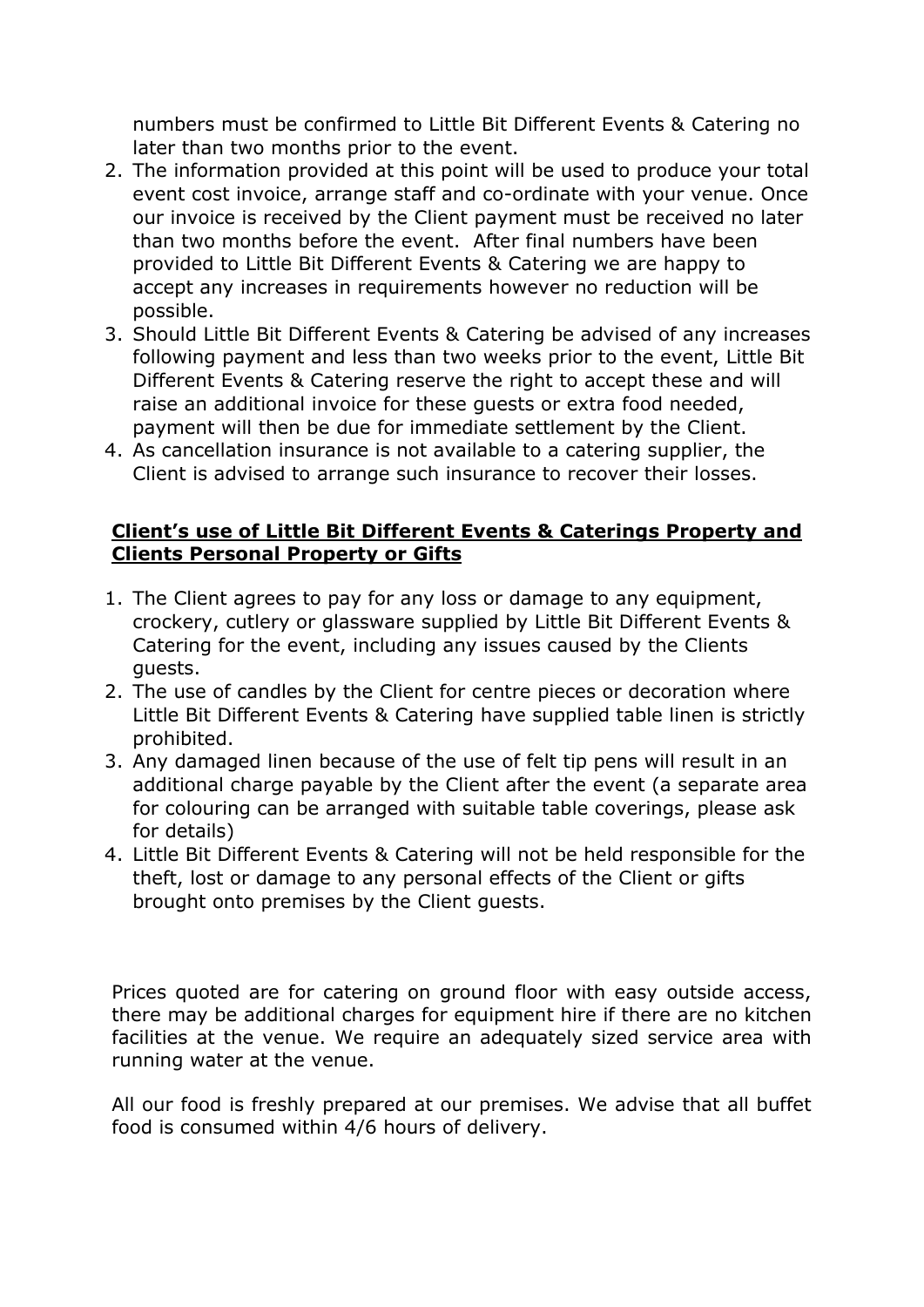Where it is necessary to leave any of our equipment at the venue after staff members have left the function, it becomes the responsibility of the customer. Any loss or damage will be charged for at the replacement cost only.

Events over 10-miles will be charged at £1.00 per mile from WA3 post code.

Little Bit Different Events & Catering Reserves the right to alter menus without the need to give prior notification if a product is not available

#### **Venue Terms**

It is the lead contacts responsibility to check that everything from Little Bit Different Events & Catering is acceptable within the venue. In the rare occasion that the venue has any questions or is unsure about an item you hire Little Bit Different Events & Catering will speak to the venue to discuss what is ordered and if necessary help you find a solution or alternative.

Standard laundering of hired items is included within our prices. This includes stains from food and drink and light scuff marks from shoes. We consider these stains as part of an event and therefore not invoice additional charges to the lead contact after the event. However if upon inspection after your event we find that irreversible damage through mistreatment has been caused to our hired items this will result in the lead contact being charged for repair and or replacement of the said items.

For example; footprints,-evidence of guests drawing on the linen/chair covers, - burns,-candle wax, -excessive food and drink stains, mould/mildew, -rips or tears, -grease, -broke/chipped cracked glassware, -other items – damaged/broke/bent/scratches/missing parts etc., - other irreparable damage not listed above – loss of items. You will be notified within 7 days of collection of any charges and sent an invoice which is payable initially from your security deposit and if over and above the security deposit it will be payable within 30 days. Please be aware this is a very rare occurrence, any damage/loss which you believe is the fault of the venue/other company/person is still chargeable to you. It is up to you to pursue any costs from the 3rd party.

#### **Loss of hired products & items**

The total number of items hired from Little Bit Different Events & Catering or fitted and left at your venue is what we expect to receive after your event. If loss occurs we will first contact the venue to locate and lost item(s). If however, the item(s) is/are not recovered, we will then refer to the above. Please note that chair sash brooches/buckles are the most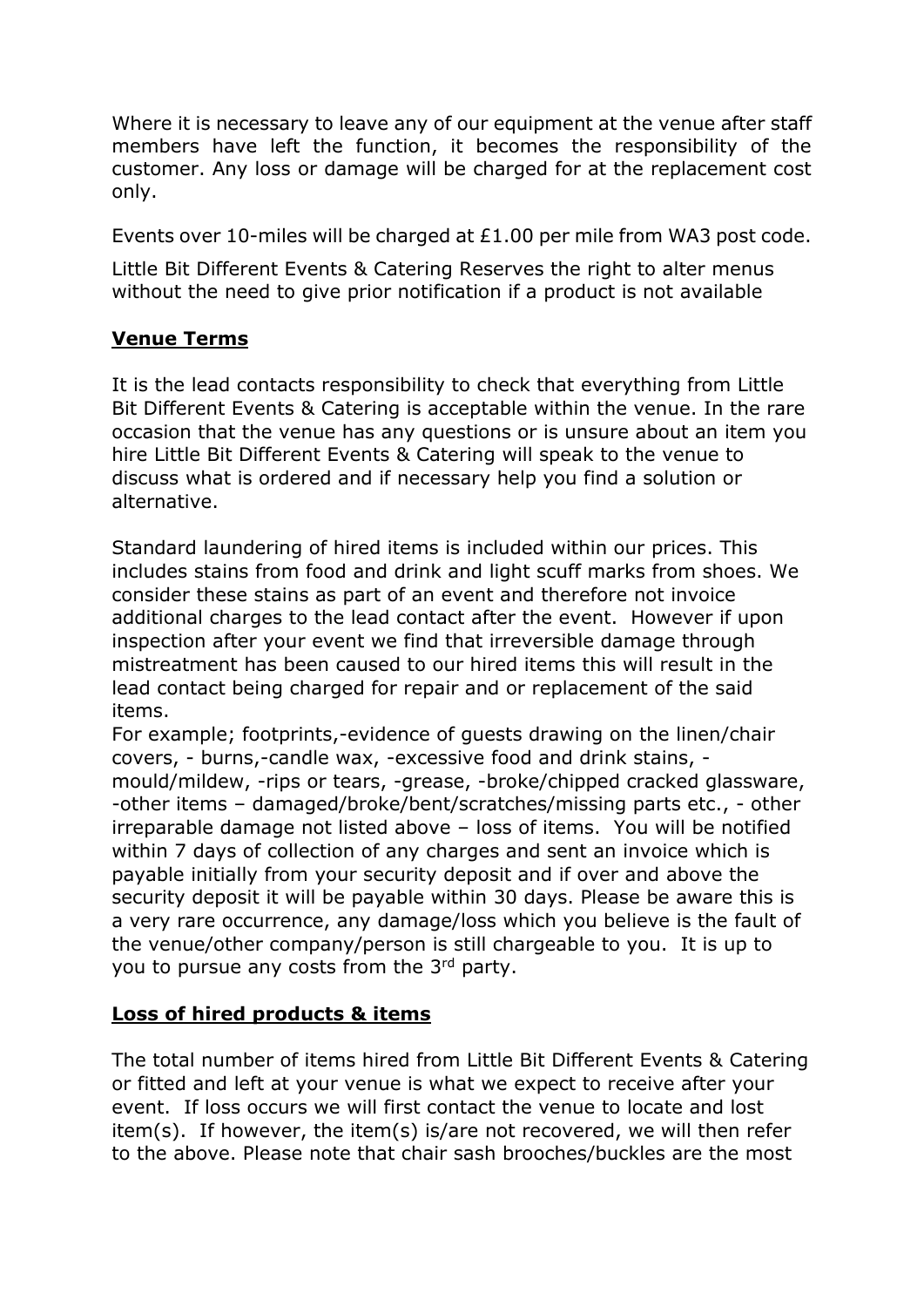common items to go missing, please make sure your venue is aware of this and takes care with these items.

It will be the sole responsibility of the lead contact to look after our items before, during and after the event. Please ensure your venue know that any items lost by you or them is still chargeable to the lead contact (you). All items remain the property of Little Bit Different Events & Catering at all times. See above regarding charges.

## **Cancellation Charges**

- 1. In the unfortunate event of a booking having to be cancelled confirmed in writing will be needed by the Client. Your deposit will be retained and the following charges will be incurred.
- 2. Cancellation received with less than two months' notice prior to the event – 50% of the total event cost is payable.
- 3. Cancellation received less than one month prior to the event 100% of the total event cost is payable.
- 4. The total event cost will be based on the number of confirmed guests attending at the agreed price per head. Should guest numbers be unconfirmed at the time of cancellation the total event cost will be based the originally quoted/estimated guest's numbers.
- 5. Any additional costs incurred by Little Bit Different Events & Catering in preparation of the event up until the time of cancellation will be charged to the Client. This is to cover any losses caused to Little Bit Different Events & Catering for administration costs, travel, supplies etc. and will be discussed fully in event of cancellation.

## **Dietary Requirements and Allergies**

Little Bit Different will endeavour to provide suitable adaptions to the Clients menu for any guests with special dietary requirements or allergies. We cannot however take responsibility for any guests unless advised in advance (no less than one month prior to the event).

## **Liability of Little Bit Different Events & Catering**

Little Bit Different Events & Catering accept no liability under any claim whatsoever (be it by negligence or otherwise) arising from any loss over the figure of the existing Little Bit Different Events & Catering Public Liability Limit of Indemnity. Note that this figure, which may change from time to time, is available upon request.